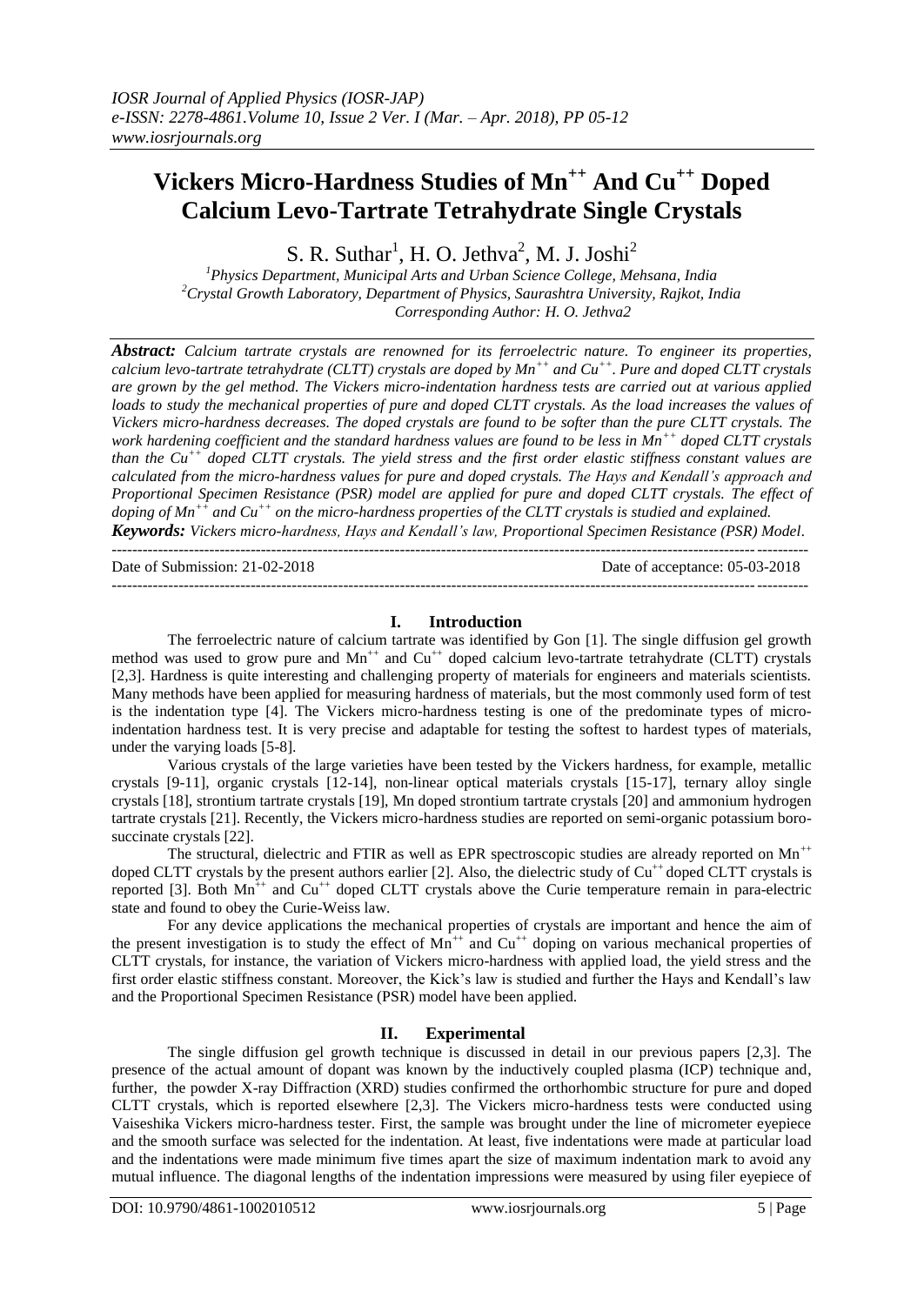the least capacity of 0.0001428 mm. From the mean diagonal length  $(d)$ , the Vickers hardness number,  $H_V$ , was calculated using the formula  $H_V = \frac{2\pi}{d^2}$ 1.854 *d*  $H_V = \frac{1.854 P}{I^2}$  (1)

Here, *P* is the applied load in Newton and *d* is the mean diagonal length in meter giving the Vickers hardness in MPa, however, the conventional unit is  $kg/mm^2$ . The average value of the Vickers micro-hardness was obtained and the experiment was repeated for other load values. In the present work, 10 s indentation time was kept constant and the loads were selected as 5g, 10g, 15g, 20g, 30g and 50g. The indentation marks produced on {110} crystallographic face were square in shape as shown in Fig. 1(a) and (b) at 5g load and 10g load for pure and 0.103% Mn<sup>++</sup> doped CLTT crystals, respectively.



**Figure 1:** Vickers micro-hardness indentation marks observed for (a) 5g load for pure CLTT and (b) for  $10g$  load for  $Mn^{++}$  doped CLTT crystals

#### **III. Result And Discussion**

The impurity has prominent effect on hardness. It is a well-known fact that dilute addition of divalent impurity has an appreciable effect on the hardness of alkali halide crystals. For each divalent ion introduced in to the lattice a positive ion vacancy is formed and these defects are distributed in various ways. The impurity ions and vacancies could be present as individual defects independent of one another or they may be present as impurity vacancy complexes or as larger aggregates. All these defects act as obstacles for dislocation motion, therefore, increasing the hardness of the crystals. Rao and Haribabu [23] have studied the effect of the distributed impurities and their state of dispersion on hardness of crystals from micro-hardness measurements on KCl crystals doped with Ca, Ba and Sr. It has been observed that the small addition of impurities increases the hardness; whereas at high concentration of impurity the visible precipitates are observed which result in the decrease of hardness [23]. Altogether, the variation of Vickers micro-hardness with load is studied for potassium dihydrogen phosphate (KDP) crystals grown with organic additives and it is found that the hardness values increase for different additive values [24].

#### **3.1 Effect of load on micro-hardness**

The variation of Vickers micro-hardness with load is shown in Fig. 2 and Fig. 3 for  $Mn^{++}$  and Cu<sup>++</sup> doped CLTT crystals, respectively.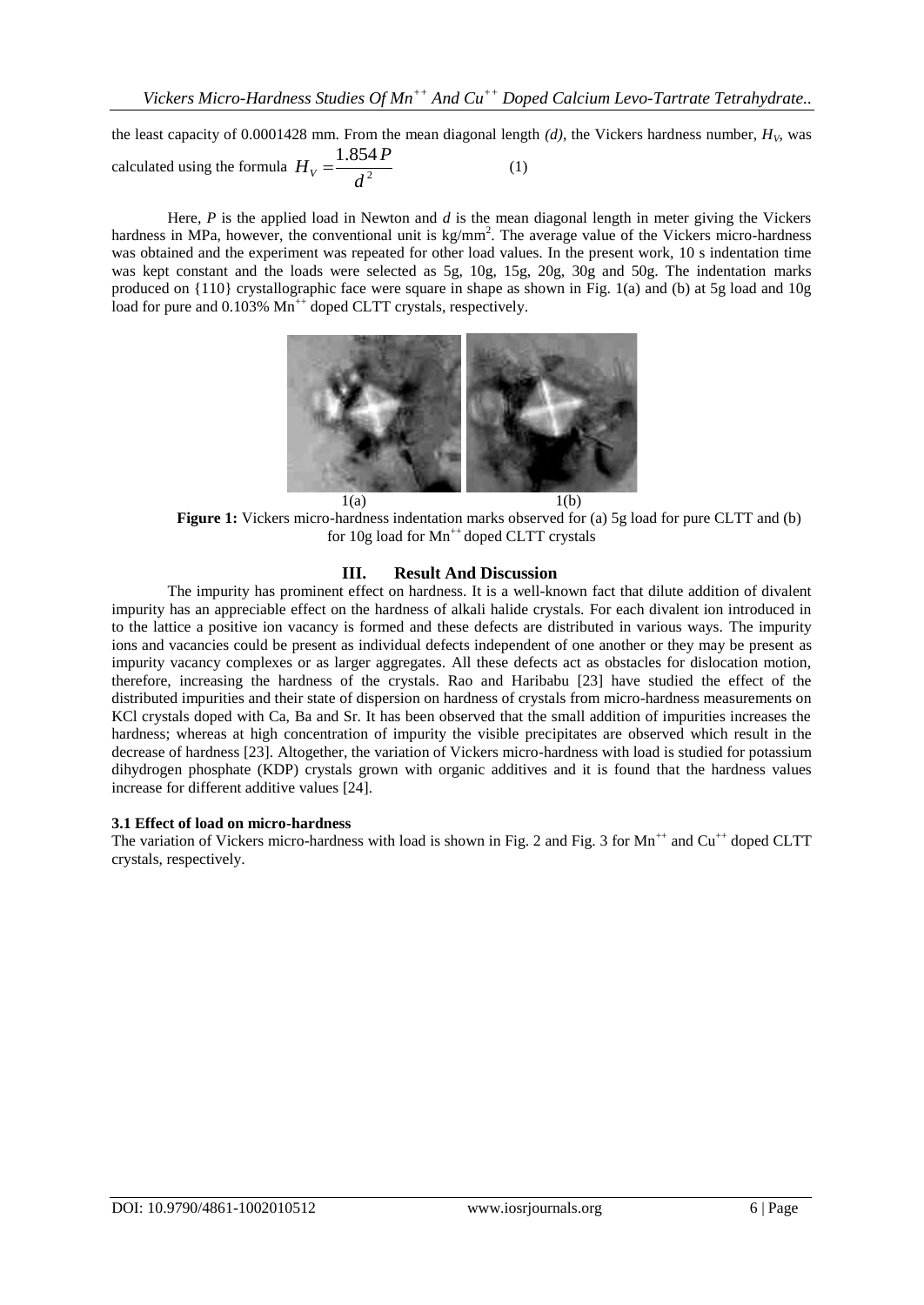

Figure 2: Plots of  $H_V$  versus P for pure and Mn<sup>++</sup> doped CLTT crystals Figure 3: Plots of  $H_V$  versus P for pure and Cu<sup>++</sup> doped CLTT crystals

From these figures it is observed that as the load increases, initially, the value of hardness decreases rapidly and thereafter, becomes constant. During the indentation, the indenter first penetrates the distorted zone of the surface layer and then the inner layers. Therefore, one observes a decrease in the hardness of the material for increasing the load. As the depth of indentation increases with load, the effect of the inner layers become more and more prominent than the surface layer and as the indenter reaches a depth at which undistorted materials exist and hence no change is observed in the value of hardness with load [25].

From Fig. 2 and Fig. 3, it can be observed that as the amount of doping of  $Mn^{+}$  and  $Cu^{++}$  increases in CLTT crystals the micro-hardness value decreases at high load regions. The doping of metallic ion impurity facilitates the slip mechanism and makes the sample softer. In the low load regions the resistance offered by the material may be comparable with the applied loads, resulting in a higher value of micro-hardness. However, at higher loads the plastic flow of the material may be higher and hence the resistance offered by the material is small and, therefore, the value of micro-hardness decreases with increase in the value of applied loads and finally becomes constant.

The micro-hardness is related to yield stress ( $\sigma_v$ ) by empirical relation H = 2.38  $\sigma_v$ 

(2)

This has been used for the materials that do not work harden appreciably [26]. The yield stress values are calculated for high load region for pure and  $Mn^{++}$  and  $Cu^{++}$  doped CLTT crystals and compiled in Table 1.

The yield stress value decreases on increasing the dopant concentration in CLTT crystals. The yield strength indicates the stress at which the crystals start to deform plastically. The reduction in the value of yield stress on doping suggests more plastic deformation in the crystals. The higher value of yield stress for pure CLTT crystal suggests higher resistance to plastic deformation.

| Sample                                | Yield Stress $\sigma_{v}$ | order elastic<br>stiffness<br>First |  |
|---------------------------------------|---------------------------|-------------------------------------|--|
|                                       | (MPa)                     | constant $C_{11}$ (MPa)             |  |
| Pure CLTT                             | 280.72                    | 131655.50                           |  |
| $0.010\%$ Mn <sup>++</sup>            | 266.63                    | 120307.98                           |  |
| $0.018\%$ Mn <sup>++</sup>            | 241.45                    | 101135.95                           |  |
| $0.030\%$ Mn <sup>++</sup>            | 233.84                    | 95627.88                            |  |
| $0.069\%$ Mn <sup>++</sup>            | 228.37                    | 91747.83                            |  |
| $0.093\%$ Mn <sup>++</sup>            | 228.37                    | 91747.83                            |  |
| $0.024\%$ Cu <sup>++</sup>            | 226.59                    | 90499.58                            |  |
| $0.025\%$ Cu <sup>++</sup>            | 221.38                    | 86883.49                            |  |
| $0.047\sqrt{6}$ Cu <sup>++</sup>      | 219.68                    | 85719.52                            |  |
| $0.098\% \ \overline{\text{Cu}^{++}}$ | 218.00                    | 84575.52                            |  |
| $0.111\%$ Cu <sup>++</sup>            | 216.33                    | 83451.07                            |  |

**Table 1:** The values of yield stress  $(\sigma_v)$  and first order elastic stiffness constant  $(C_{11})$ 

The first order elastic stiffness constant  $(C_{11})$  has been evaluated for pure and  $Mn^{++}$  and  $Cu^{++}$  doped CLTT crystals using Woorster's empirical relation [27];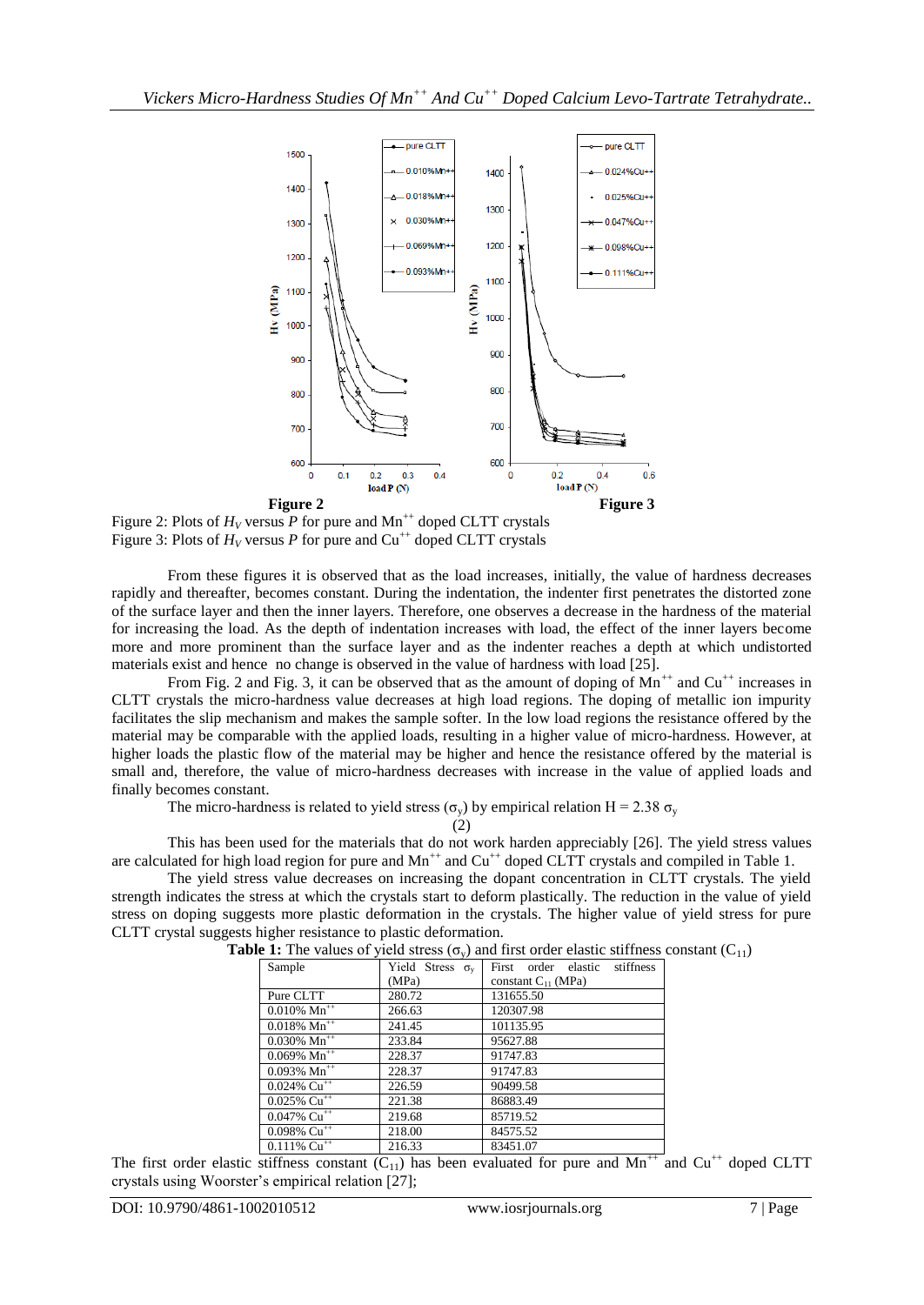$$
\log C_{11} = \left(\frac{7}{4}\right) \log H_V \tag{3}
$$

Where,  $H_V$  is the constant micro-hardness.

The values of the first order stiffness constants are given in the Table 1. The values of the first order stiffness constants are comparatively low in the doped crystals than the pure CLTT crystals. The higher value of first order stiffness constant for pure CLTT crystal indicates the stiffer material, which exhibits the smaller elastic strain that results from the application of a given stress. The reduction in the elastic stiffness constant on doping in CLTT crystals indicates more flexibility of the doped crystals. This further suggests that the pure CLTT crystal is stiffer, harder and exhibits less plastic deformation in comparison to the doped crystals.

#### **3.2 Application of Kick's law**

The variation of micro-hardness with applied load is explained for the pyramidal Vickers indenter by Kick's law:

*logP = loga + nlogd* or *P = and*

(4)

Where, *P* is the applied load, *a* is a constant known as standard hardness, *d* is the observed diagonal length of indentation and *n* is a constant for a given material. If  $n < 2$ , the micro-hardness increases with decreasing the load and if  $n > 2$ , then the micro-hardness decreases with decreasing the load. Moreover, according to Onitsch  $[28]$  and Hanneman  $[29]$ , the value of *n* lies between 1.0 and 1.6 for the harder materials and above 1.6 for the softer materials. In order to analyze the indentation size effect (ISE) in the hardness testing, one needs to fit the experimental data as per the Kick's law.

Fig. 4, Fig. 5 and Fig. 6 show the plots of  $logP$  versus  $logd$  for pure CLTT, 0.0103% Mn<sup>++</sup> doped CLTT and  $0.024\%$  Cu<sup>++</sup> doped CLTT crystals, respectively. Similarly, the plots were drawn for the remaining crystals but not presented here. The values of work hardening coefficient *n* and constant *a* are compiled in Table 2. One can observe from the Table 2 that the value of *n* is slightly higher than 1.6 for pure CLTT and Mn<sup>++</sup> doped CLTT crystals, however, for  $Cu^{++}$  doped CLTT crystals, it is slightly less than 1.6. This indicates that the pure and doped CLTT crystals are at transition point of soft to hard materials. Therefore, further analysis is carried out by using modified relations in the following sections pertaining to the Hays and Kendall's relation and PSR model.



0.0103%

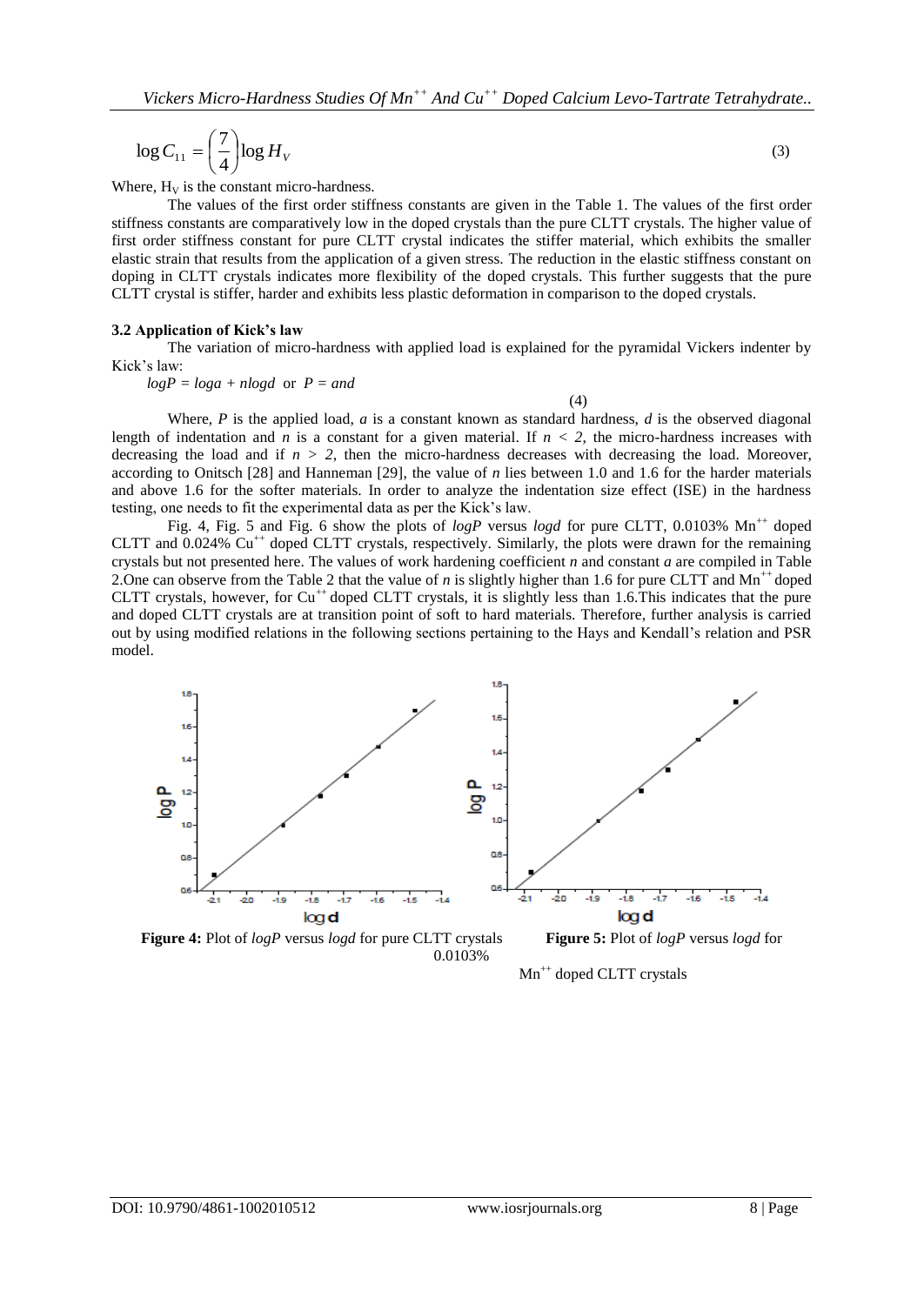

**Figure 5:** Plot of *logP* versus *logd* for 0.024% Cu<sup>++</sup> doped CLTT crystals

| Sample                     | Work hardening coefficient $n$ | Constant $a$ in $g$ |  |  |
|----------------------------|--------------------------------|---------------------|--|--|
| Pure CLTT                  | 1.62                           | 11486.82            |  |  |
| $0.010\% \text{ Mn}^{++}$  | 1.62                           | 11043.33            |  |  |
| $0.018\%$ Mn <sup>++</sup> | 1.63                           | 10597.42            |  |  |
| $0.030\% \text{ Mn}^{++}$  | 1.67                           | 12164.66            |  |  |
| $0.069\%$ Mn <sup>++</sup> | 1.68                           | 12251.80            |  |  |
| $0.093\%$ Mn <sup>++</sup> | 1.63                           | 10099.50            |  |  |
| $0.024\%$ Cu <sup>++</sup> | 1.59                           | 8845.04             |  |  |
| $0.025\%$ Cu <sup>++</sup> | 1.56                           | 7748.18             |  |  |
| $0.047\%$ Cu <sup>++</sup> | 1.58                           | 8163.94             |  |  |
| $0.098\%$ Cu <sup>++</sup> | 1.59                           | 8517.26             |  |  |
| $0.111\%$ Cu <sup>++</sup> | 1.57                           | 7636.60             |  |  |

**Table 2**: The values of *n* and *a*

## **3.3 Application of Hays and Kendall law**

According to the approach of Hays and Kendall [30], the typical load variation can be due to the sample exerting a Newtonian pressure on the loaded indenter. This resultant pressure depends on the type of the material being tested and represents the minimum applied load for indentation without allowing any plastic deformation.

$$
P-W=Kd^2
$$

Where, *K* is the constant, *d* is the diagonal length, *W* is the pressure and *P* is the load.

(5)

The plot of *P* versus  $d^2$  in such a case has a positive intercept on the *P-axis*, which represents the value of *W*. The applied load *P* is reduced by the term *'W'* and the hardness is calculated from the modified relation *P W*

$$
H_v = 1.8544 \times \frac{F - w}{d^2} \tag{6}
$$

This is the load independent value of hardness. Several reports are available on application of Hays and Kendall law to Vickers micro-hardness studies, e.g.,  $KMgF<sub>3</sub>$  crystals [31], calcium titanate and nickel titanate crystals [32], yttrium ortho-ferrite crystal [33], amino acid doped KDP crystal [17]. Fig. 6 and Fig. 7 show the plots of *P* versus  $d^2$  for pure and Mn<sup>++</sup> and Cu<sup>++</sup> doped CLTT crystals.



Figure 6: Plot of *P* versus  $d^2$  for pure and  $Mn^{++}$  doped CLTT crystals Figure 7: Plot of P versus  $d^2$  for pure and  $Cu^{++}$  doped CLTT crystals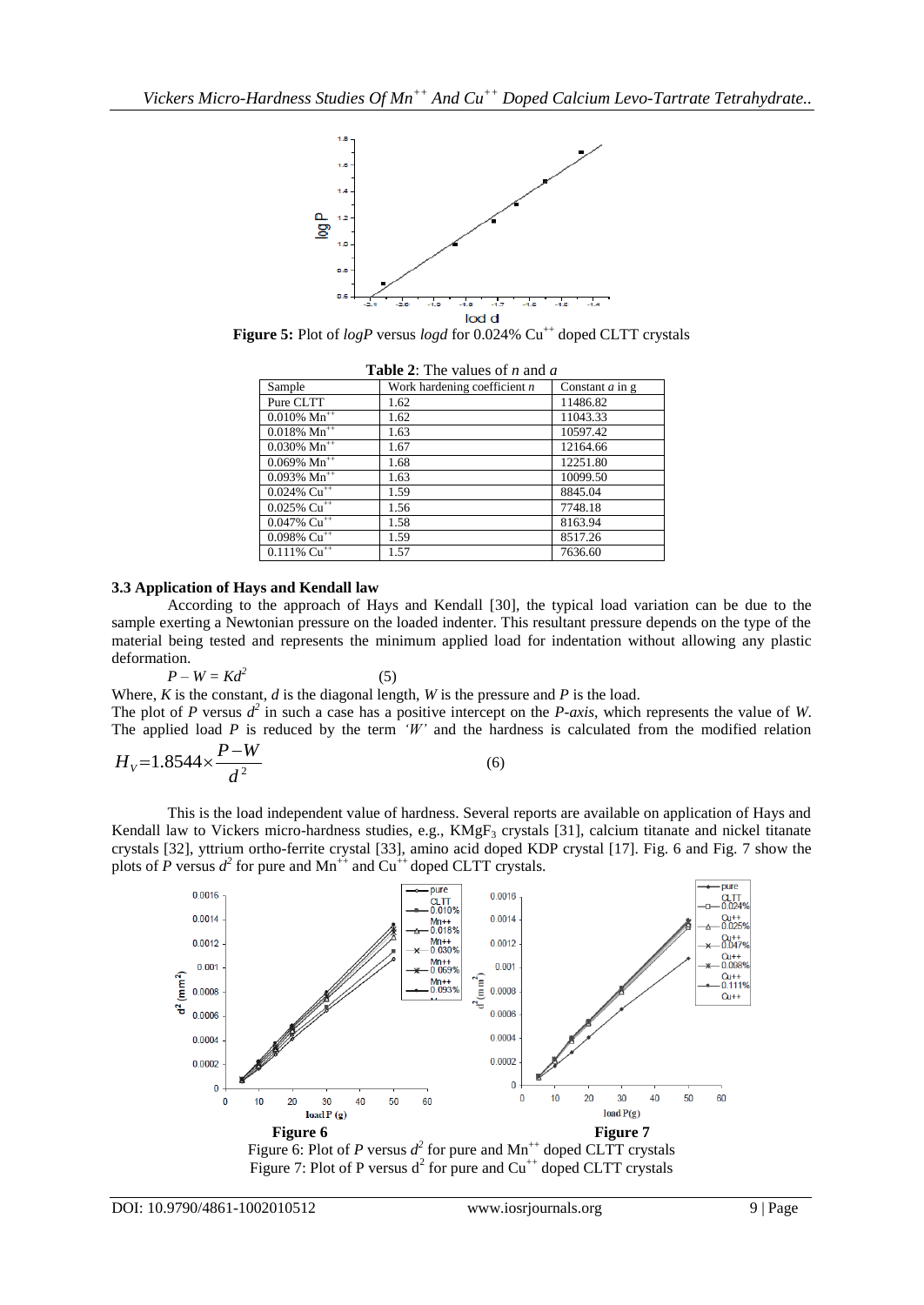In these plots the intercept on load (*P*) axis represents the value of *W*, which is listed in Table 3. The load independent hardness is calculated by using equation (6), which is also compiled in Table 3.

It can be noticed that on increasing the dopant concentration the load independent hardness decreases for both  $Mn^{++}$  and  $Cu^{++}$  doping in CLTT crystals, which further suggest that the doped CLTT crystals are softer than pure CLTT crystals.

| <b>Table 5:</b> Values of load independent $H_V$ and Hays and Kendall intercept w |                                                     |                                |  |  |
|-----------------------------------------------------------------------------------|-----------------------------------------------------|--------------------------------|--|--|
| Sample                                                                            | Load independent $H_V$ average in Pa/m <sup>2</sup> | Intercept on P axis $=$ W in g |  |  |
| Pure CLTT                                                                         | 800.46                                              | 2.24                           |  |  |
| $0.010\% \ \text{Mn}^{++}$                                                        | 767.57                                              | 2.10                           |  |  |
| $0.018\%$ Mn <sup>++</sup>                                                        | 691.64                                              | 2.16                           |  |  |
| $0.030\% \text{ Mn}^{++}$                                                         | 668.16                                              | 2.09                           |  |  |
| $0.069\%$ Mn <sup>++</sup>                                                        | 654.84                                              | 2.02                           |  |  |
| $0.093\%$ Mn <sup>++</sup>                                                        | 651.40                                              | 1.84                           |  |  |
| $0.024\%$ Cu <sup>++</sup>                                                        | 662.75                                              | 1.93                           |  |  |
| $0.025\%$ Cu <sup>++</sup>                                                        | 643.04                                              | 2.20                           |  |  |
| $0.047\% \ \overline{\text{Cu}^{++}}$                                             | 641.41                                              | 2.05                           |  |  |
| $0.098\%$ Cu <sup>++</sup>                                                        | 639.21                                              | 1.39                           |  |  |
| $0.111\% \text{ Cu}^{++}$                                                         | 637.59                                              | 1.92                           |  |  |

**Table 3:** Values of load independent *H<sup>V</sup>* and Hays and Kendall intercept W

### **3.4 Proportional Specimen Resistance (PSR) model**

The results of a micro-hardness can be influenced by many factors and one of them is the indentation size effect (ISE), in which the observation of phenomenon that the hardness depends on the applied load is considered [34]. Several authors have reported ISE in the Vickers micro-hardness [35-37,17]. The ISE can be explained by the Proportional Specimen Resistance (PSR) model.

According to PSR model, the micro-hardness can be described with two terms, the first term represents the frictional forces between the test specimen and the indenter facets and the second term is concerned with the elastic resistance of the test specimen. The indentation test load *P* is related to indentation size *d* as [38]

$$
P = a_1 d + a_2 d^2
$$

 $(7)$ 

Here,  $a<sub>l</sub>$  coefficient is the contribution of proportional specimen resistance to the apparent microhardness and  $a_2$  coefficient is related to the load independent micro-hardness or load independent constant. The parameter  $a_1$  characterizes the load dependence of hardness. Li and Bradt [38] suggested that  $a_1/a_2$  can be considered as a measure of the residual stress and this is connected with defect. The term  $a_1d$  has been attributed to the energy used in creating new surface such as indenting facets and micro-cracking by Frohlich et al [39] and on the other hand, Li and Bradt [38] related this term to frictional and elastic contribution to PSR model. The term  $a_2d^2$  is considered to be the work for permanent deformation by Frohlich et al [39] or the volume energy of deformation by Li and Bradt [38]. From equation (7), one can write as follows:

$$
\frac{P}{d} = a_1 + \left(\frac{P_c}{d_o^2}\right)d
$$
\n(8)

Where,  $P_C$  is the critical applied test load above which micro-hardness becomes load independent and  $d<sub>o</sub>$  is the corresponding diagonal length of the indentation mark. The applicability of the PSR model to describe the observed indentation size effect (ISE) is in relatively wide range of applied test loads, which can be examined by the linearity between *P/d* and *d*. The term *a<sup>2</sup>* is not related to the ISE, rather, it is related to the load independent micro-hardness, which is equal to  $P_C/(d_o)^2$ . It should be noted that in the case of  $a_1>0$ , the normal ISE is obtained where the  $H_V$  decreases with increase in the load. Notwithstanding, for  $a_I < 0$  a reverse ISE is found, where the  $H_V$  increases with increase in the load. Applying the PSR model to pure,  $Mn^{++}$  and  $Cu^{++}$  doped CLTT crystals; it has been observed that the plots of  $P/d$  versus *d* give straight lines for Mn<sup>++</sup> 0.0103% doped CLTT crystals as shown in the Fig. 8 and for  $0.024\%$  Cu<sup>++</sup> doped CLTT crystals as shown in the Fig. 9. Similarly, the plots for other samples were drawn but not shown here.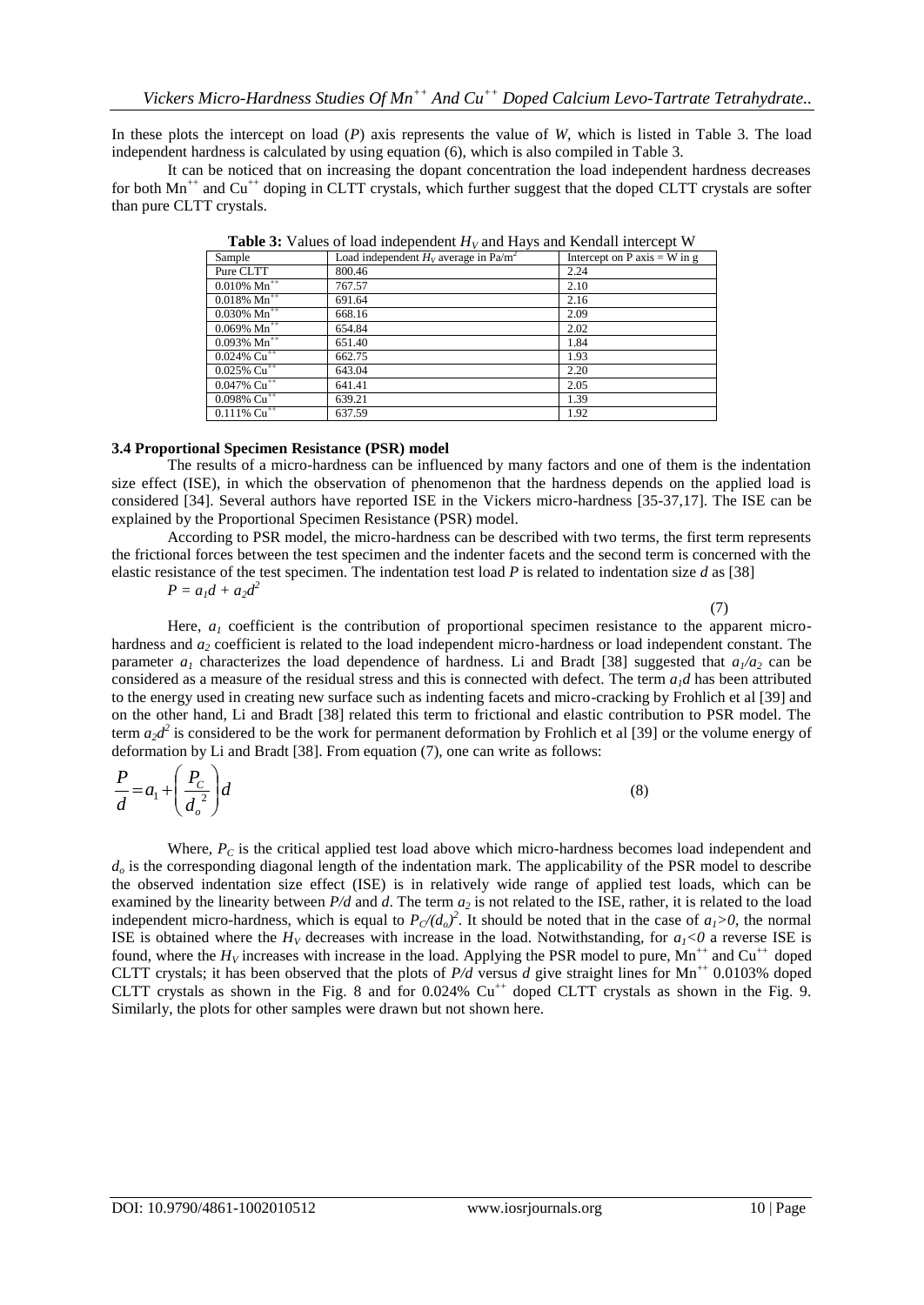

Figure 8: Plot of *P/d versus d for 0.0103%* Mn<sup>++</sup> doped CLTT crystals Figure 9: Plot of  $P/d$  versus *d* for 0.024% Cu<sup>++</sup> doped CLTT crystals

The linear relation of the plots confirms the applicability of the PSR model to the samples. The values of slope and intercept are obtained from equation (8) and listed in Table 4 for pure ,  $Mn^{++}$  and  $Cu^{++}$  doped CLTT crystals.

| CI y Stals                       |                                        |                       |  |  |
|----------------------------------|----------------------------------------|-----------------------|--|--|
| Sample                           | Standard hardness $P_C/(d_o)^2$ in MPa | Intercept $a$ in N/mm |  |  |
| Pure CLTT                        | 350.17                                 | 2.96                  |  |  |
| $0.010\%$ Mn <sup>++</sup>       | 333.32                                 | 2.82                  |  |  |
| $0.018\%$ Mn <sup>++</sup>       | 304.79                                 | 2.65                  |  |  |
| $0.030\% \text{ Mn}^{++}$        | 305.67                                 | 2.36                  |  |  |
| $0.069\%$ Mn <sup>++</sup>       | 301.23                                 | 2.25                  |  |  |
| $0.093\sqrt{Mn^{++}}$            | 288.26                                 | 2.31                  |  |  |
| $0.024\sqrt{6}$ Cu <sup>++</sup> | 282.28                                 | 2.59                  |  |  |
| $0.025\%$ Cu <sup>++</sup>       | 267.50                                 | 2.87                  |  |  |
| $0.047\%$ Cu <sup>++</sup>       | 270.34                                 | 2.69                  |  |  |
| $0.098\%$ Cu <sup>++</sup>       | 271.83                                 | 2.53                  |  |  |
| $0.111\%~ \mathrm{Cu}^{++}$      | 263.35                                 | 2.67                  |  |  |
|                                  |                                        |                       |  |  |

**Table 4:** values of standard hardness and intercept from PSR model for pure, Mn<sup>++</sup> and Cu<sup>++</sup> doped CLTT crystals

From this table, one can observe by and large that as the dopant concentration increases the value of load independent hardness decreases for both Mn<sup>++</sup> and Cu<sup>++</sup> doping in CLTT crystals, this again indicates that the crystals become soft on doping.

It has been found that the doping of  $Mn^{++}$  and  $Cu^{++}$  in CLTT crystals make them softer, however, the  $Cu<sup>++</sup>$  doped CLTT crystals are softer than  $Mn<sup>++</sup>$  doped CLTT crystals. Also, it has been found that the crystals become progressively softer on increasing the doping concentration. It is quite known that the hardness is considered as a measure of the resistance to permanent deformation. This resistance is related to the difficulty of shearing one part of the material over another part. Microscopically, to shear one atom relative to another one requires the re-arrangement of the chemical bonds across the shear plane. If bonds are not localized as it happens in the ionic crystals, the shearing distorts them and offer resistance to the shear. This has been discussed in detail elsewhere [40,17]. It has been found that in the case of transition metal doping the dopants occupy interstitial sites in calcium tartrate tetra hydrate crystals. The three types of structural differences have been observed, which are the shortening of the shortest  $Ca - O$  bond constant, difference in torsion angles in tartrate ions and finally hydrogen bond affected by the doping atom localization [41]. The modification in bonding introduced in such a manner by transition metal ion doping, viz. Cu<sup>++</sup> and Mn<sup>++</sup>, in CLTT crystals that it is responsible for comparative easy shear and hence the reduction in the Vickers micro-hardness of doped crystals in comparison to pure crystals. This reduction in the shear may differ with transition metal ionic radii, i.e.  $Mn^{++}$  (0.8 Å) and Cu<sup>++</sup> (0.73 Å). The slip in the crystals is expected to be facilitated by comparatively smaller radius cation doping in CLTT crystals. The application of Hays and Kendall relation and PSR model indicate normal ISE in pure and doped crystals.

## **IV. Conclusion**

Due to the doping of  $Mn^{++}$  and  $Cu^{++}$  in CLTT crystals the Vickers micro-hardness decreases in comparison to the pure CLTT crystals. As the concentration of  $Mn^{++}$  and  $Cu^{++}$  increases the value of microhardness decreases. The Vickers micro-hardness decreases as the applied load increases in the low load range and, thereafter, it becomes virtually independent of load at higher loads. The values of yield stress and first order stiffness constants are lower in  $Mn^{++}$  and  $Cu^{++}$  doped CLTT crystals than the pure CLTT crystals. This suggests